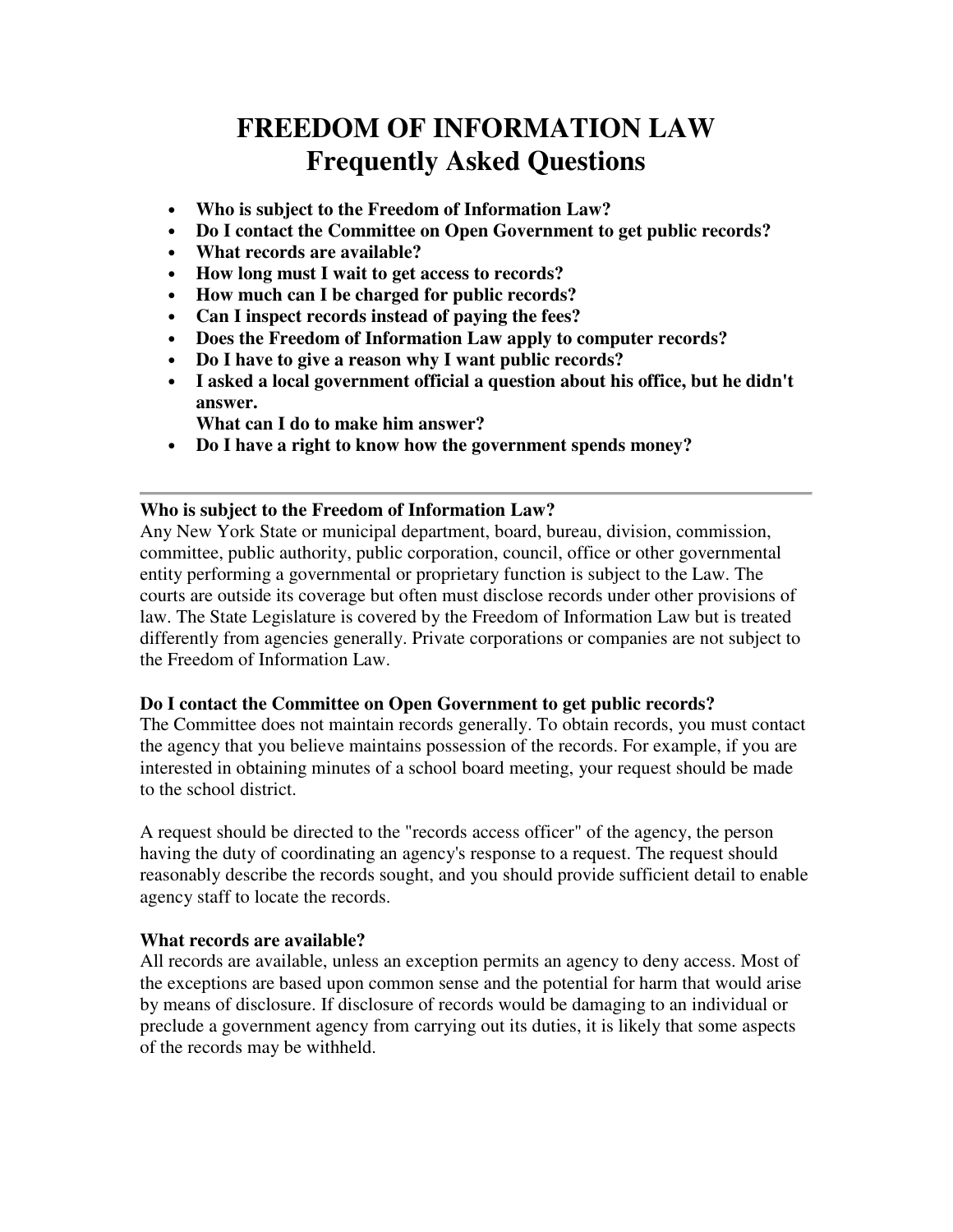### **How long must I wait to get access to records?**

Section 89(3) of the Freedom of Information Law states in part the following:

"Each entity subject to the provisions of this article, within five business days of the receipt of a written request for a record reasonably described, shall make such record available to the person requesting it, deny such request in writing or furnish a written acknowledgment of the receipt of such request and a statement of the approximate date when such request will be granted or denied..."

If neither a response to a request nor an acknowledgment of the receipt of a request is given within five business days, or if an agency delays responding for an unreasonable time after it acknowledges that a request has been received, a request may be considered to have been constructively denied. In such a circumstance, the denial may be appealed in accordance with §89(4)(a) of the Freedom of Information Law. That provision states in relevant part the following:

"...any person denied access to a record may within thirty days appeal in writing such denial to the head, chief executive, or governing body, who shall within ten business days of the receipt of such appeal fully explain in writing to the person requesting the record the reasons for further denial, or provide access to the record sought."

In addition, it has been held that when an appeal is made but a determination is not rendered within ten business days of the receipt of the appeal as required under §89(4)(a) of the Freedom of Information Law, the appellant has exhausted his or her administrative remedies and may initiate a challenge to a constructive denial of access under Article 78 of the Civil Practice Rules [Floyd v. McGuire, 87 AD 2d 388, appeal dismissed 57 NY 2d 774 (1982)].

# **How much can I be charged for public records?**

An agency may charge up to 25 cents per photocopy not in excess of 9 by 14 inches, or in the case of records that cannot be photocopied, the actual cost of reproduction (for example, photographs, computer disks, tape recordings, etc.), unless otherwise prescribed by statute. An agency cannot charge for search or clerical time.

#### **Can I inspect records instead of paying the fees?**

Yes. Any person has the right to inspect accessible records at no charge. However, there may be situations in which some aspects of a record—but not the entire record—may be properly withheld. In that event, an applicant would not have the right to inspect the record. However, the agency may prepare a redacted copy and charge the established fee.

#### **Does the Freedom of Information Law apply to computer records?**

Yes. The term "record" is defined to include all information kept, held, filed, produced or reproduced by, with or for an agency, in any physical form whatsoever. Therefore, the Freedom of Information Law clearly applies to government records generated, received, or maintained electronically.

### **Do I have to give a reason why I want public records?**

No. An agency cannot ask a requester why he or she wants records or what the intended use of the record might be. The only instance in which an agency can ask why a person